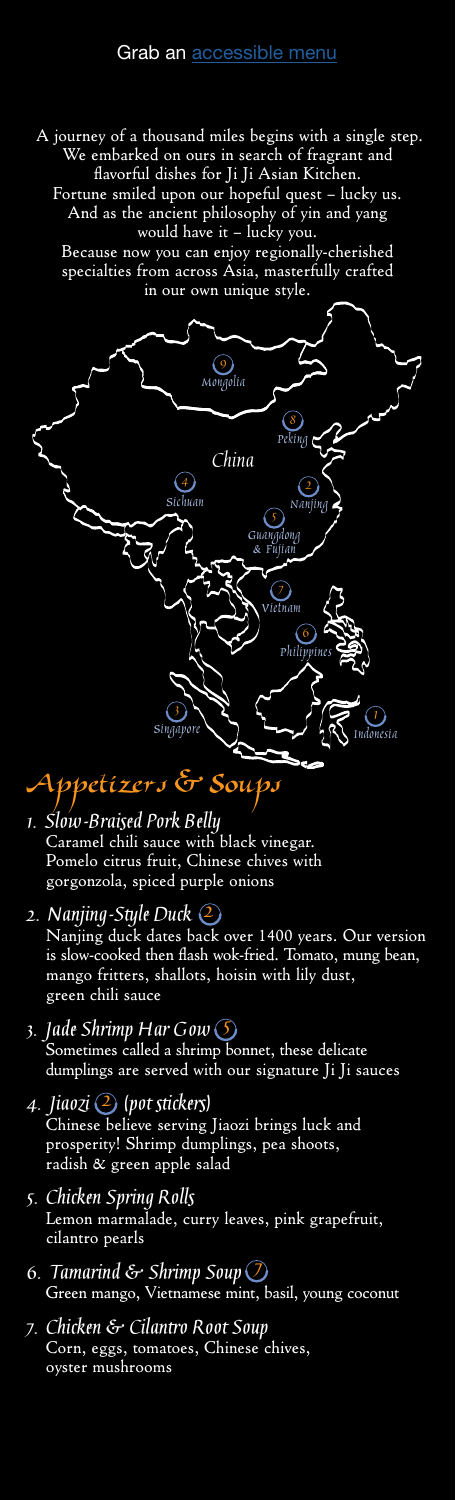### Entrees

- **8. Peppered Beef 9** Shen Li Ho (Chinese vegetable), bird's nest, Chinese mustard, young garlic, ginger root, scallions
- **9. Bo Kho 7 : Slow-Braised Wagyu Beef Short Rib** Watermelon radish, burdock root, wasabi pearls, crisp potatoes
- **10. Singapore Chili Shrimp**  Widely sold by Singapore street vendors. Shrimp in a sweet, spicy, chili sauce, garlic and onion. "Shiok" in Singapore = awesome! **3**
- **11. Sweet & Sour Fragrant Shrimp** Crispy shrimp, tomatoes, pineapple, peppers & scallions in plum sweet & sour sauce
- **12. Kung Pao Chicken 4**Sichuan peppercorns with heavenly facing chilies & cashews
- **13. Chairman Mao's Master Stock Pig 8** Clay pot stewed pork is wok fried with scallions, sesame, fresh spinach, pea shoots, snap peas

## Sides**,** Noodles **&** Rice

- **14. Blistered Beans** with minced pork in extreme XO sauce
- **15. Chinese Broccoli** with ginger & garlic glaze
- **16. Hot & Spicy Crisp Potato Fries**
- **17. Eggplant** with mushrooms, soy & oyster sauce
- **18. Wide Noodles** Oriental mushrooms, sprouts, onions, peppers, cilantro, scallions
- **19. Hakka 5 style Noodles**"Hakka", a Chinese community known for its culture of tradition and cuisine, inspired this simple noodle
- 20. Himalayan **4** Basmati Fried Rice 21. add Baby Shrimp 22. add Chicken
- **23. Steamed Jasmine Rice**

## Desserts

- **24. Rose Crème Brulee** with ginger cream
- **25. Caramelized Crepes** with Calamansi **6** citrus ice cream
- **26. Fried Wonton** Wrapped lychee fruit with tapioca pearls & coconut milk